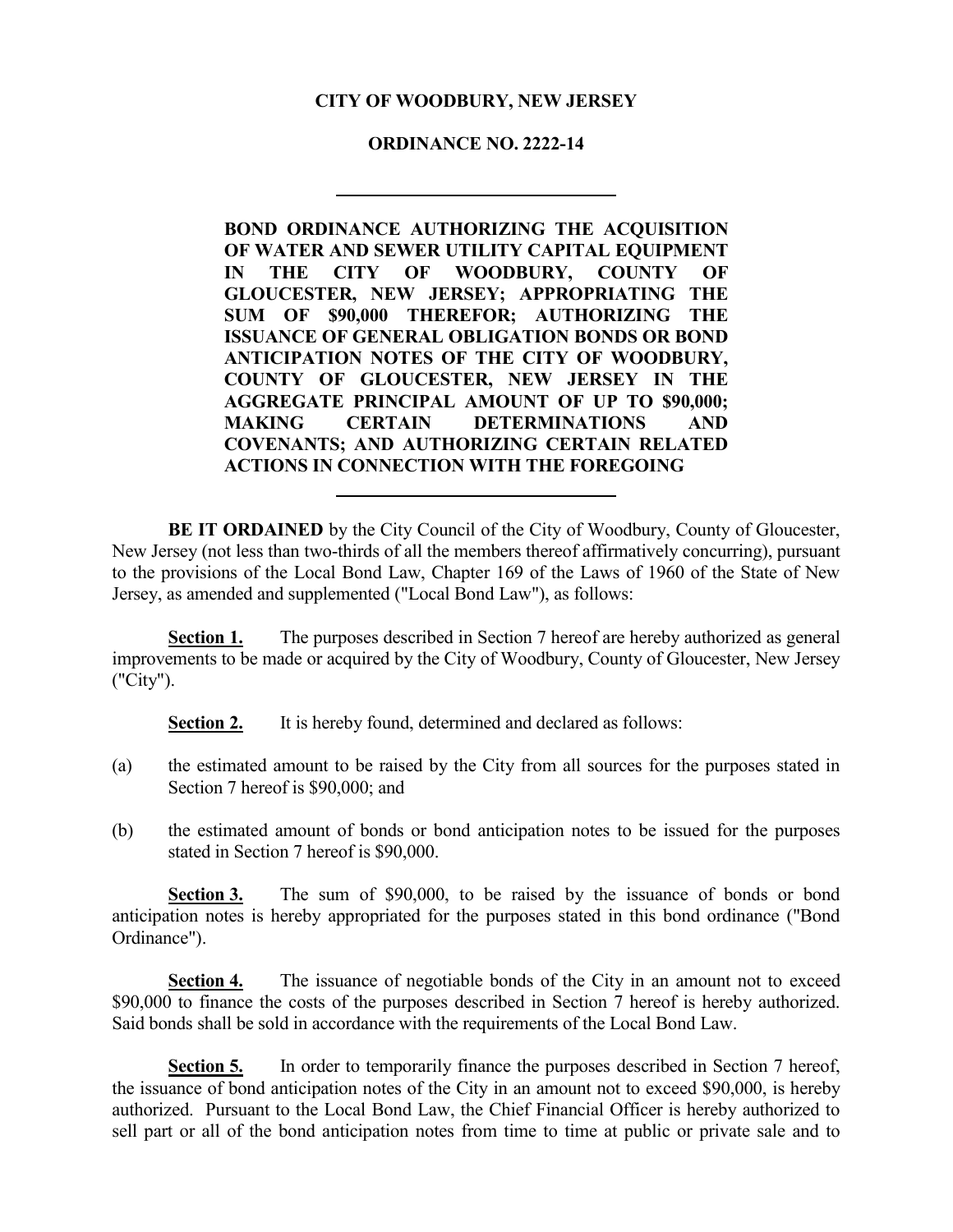deliver the same to the purchasers thereof upon receipt of payment of the purchase price plus accrued interest from their date to delivery thereof. The Chief Financial Officer is hereby directed to report in writing to the governing body at the meeting next succeeding the date when any sale or delivery of the bond anticipation notes pursuant to this Bond Ordinance is made. Such report must include the amount, the description, the interest rate and the maturity schedule of the bond anticipation notes sold, the price obtained and the name of the purchaser.

**Section 6.** The amount of the proceeds of the obligations authorized by this Bond Ordinance which may be used for the payment of interest on such obligations, accounting, engineering, legal fees and other items as provided in Section 20 of the Local Bond Law, *N.J.S.A.* 40A:2-20, shall not exceed the sum of \$18,000.

**Section 7.** The improvements hereby authorized and the purposes for which said obligations are to be issued; the estimated costs of each said purpose; the amount of down payment for each said purpose; the maximum amount obligations to be issued for each said purpose and the period of usefulness of each said purpose within the limitations of the Local Bond Law are as follows:

|    | <b>Purpose/Improvement</b>                                                                                                                                                              | <b>Estimated</b><br><b>Total Cost</b> | Down<br><b>Payment</b> | Amount of<br><b>Obligations</b> | Period of<br><b>Usefulness</b> |
|----|-----------------------------------------------------------------------------------------------------------------------------------------------------------------------------------------|---------------------------------------|------------------------|---------------------------------|--------------------------------|
| А. | Acquisition of a Sewer Jet-Vac<br>Machine, together with<br>the<br>acquisition of all materials and<br>equipment and completion of all<br>work necessary therefor or related<br>thereto | \$90,000                              | \$0                    | \$90,000                        | 15 years                       |

**Section 8.** Grants or other monies received from any governmental entity, if any, will be applied to the payment of, or repayment of obligations issued to finance, the costs of the purposes described in Section 7 above.

**Section 9.** The supplemental debt statement provided for in Section 10 of the Local Bond Law, *N.J.S.A.* 40A:2-10, was duly filed in the office of the Clerk prior to the passage of this Bond Ordinance on first reading and a complete executed duplicate original thereof has been filed in the Office of the Director of the Division of Local Government Services in the Department of Community Affairs of the State of New Jersey. The supplemental debt statement shows that the gross debt of the City, as defined in Section 43 of the Local Bond Law, *N.J.S.A.* 40A:2-43, is increased by this Bond Ordinance by \$90,000.

**Section 10.** The full faith and credit of the City are irrevocably pledged to the punctual payment of the principal of and interest on the bonds or bond anticipation notes authorized by this Bond Ordinance and, to the extent payment is not otherwise provided, the City shall levy *ad valorem* taxes on all taxable real property without limitation as to rate or amount for the payment thereof.

**Section 11.** The applicable Capital Budget is hereby amended to conform with the provisions of this Bond Ordinance to the extent of any inconsistency therewith, and the resolution promulgated by the Local Finance Board showing full detail of the amended Capital Budget and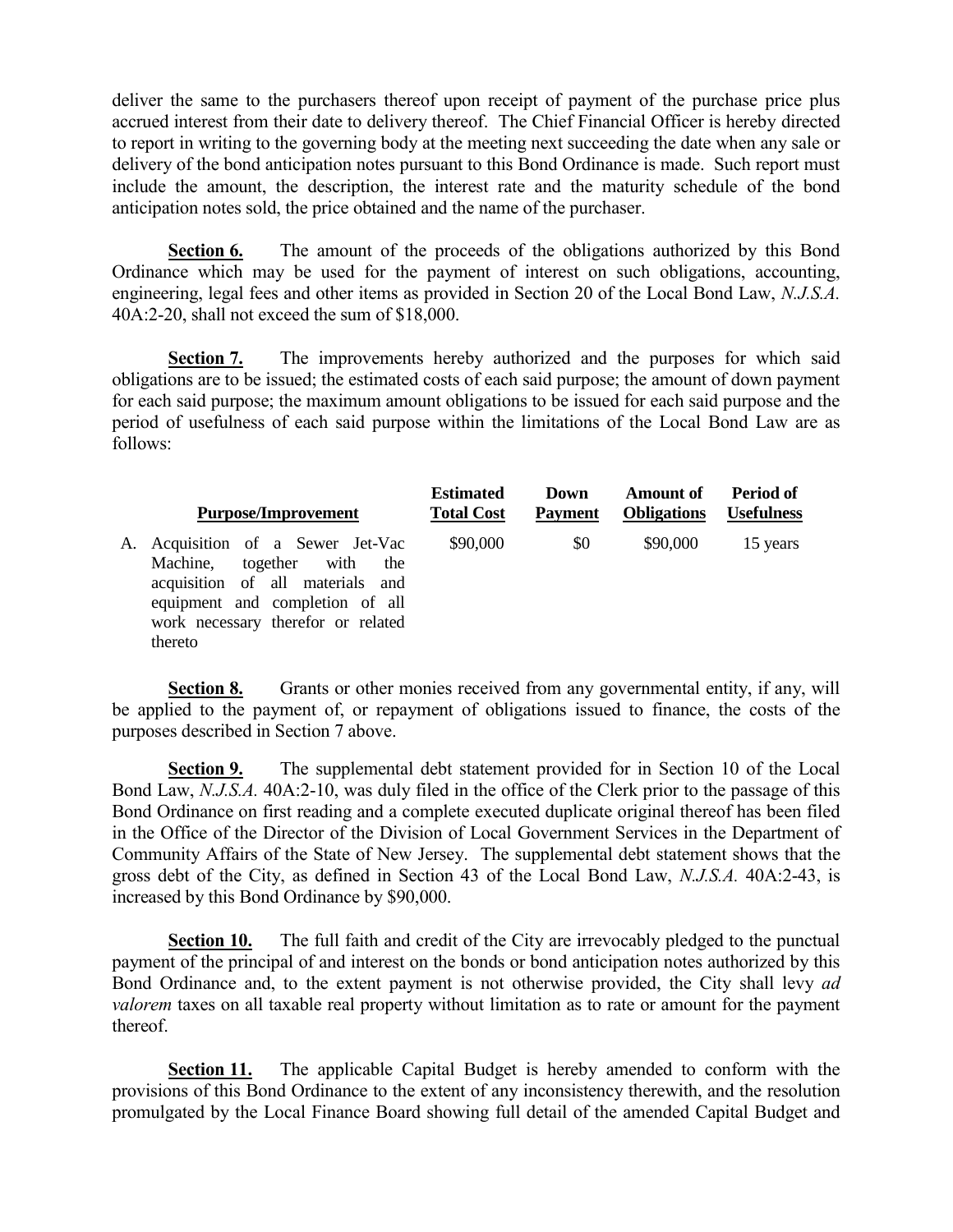Capital Program as approved by the Director of the Division of Local Government Services, is on file with the Clerk and available for inspection.

**Section 12.** The City hereby declares its intent to reimburse itself from the proceed of the bonds or bond anticipation notes authorized by this Bond Ordinance pursuant to Income Tax Regulation Section 1.150-2(e), promulgated under the Internal Revenue Code of 1986, as amended ("Code") for "original expenditures", as defined in Income Tax Regulation Section 1.150-2(c)(2), made by the City prior to the issuance of such bonds or bond anticipation notes.

**Section 13.** The City hereby covenants as follows:

(a) it shall take all actions necessary to ensure that the interest paid on the bonds or bond anticipation notes is exempt from the gross income of the owners thereof for federal income taxation purposed, and will not become a specific item of tax preference pursuant to Section 57(a)(5) of the Code;

(b) it will not make any use of the proceeds of the bonds or bond anticipation notes or do or suffer any other action that would cause the bonds or bond anticipation notes to be "arbitrage bonds" as such term is defined in Section 148(a) of the Code and the Regulations promulgated thereunder;

(c) it shall calculate or cause to be calculated and pay, when due, the rebatable arbitrage with respect to the "gross proceeds" (as such terms is used in Section 148(f) of the Code) of the bonds or bond anticipation notes;

(d) it shall timely file with the Ogden, Utah Service Center of the Internal Revenue Service, such information report or reports as may be required by Sections 148(f) and 149(e) of the Code; and

(e) it shall take no action that would cause the bonds or bond anticipation notes to be "federally guaranteed" within the meaning of Section 149(b) of the Code.

**Section 14.** The improvements authorized hereby are not current expenses and are improvements that the City may lawfully make. No part of the cost of the improvements authorized hereby has been or shall be specially assessed on any property specially benefited thereby.

**Section 15.** All ordinances, or parts of ordinances, inconsistent herewith are hereby repealed to the extent of such inconsistency.

**Section 16.** In accordance with the Local Bond Law, this Bond Ordinance shall take effect twenty (20) days after the first publication thereof after final passage.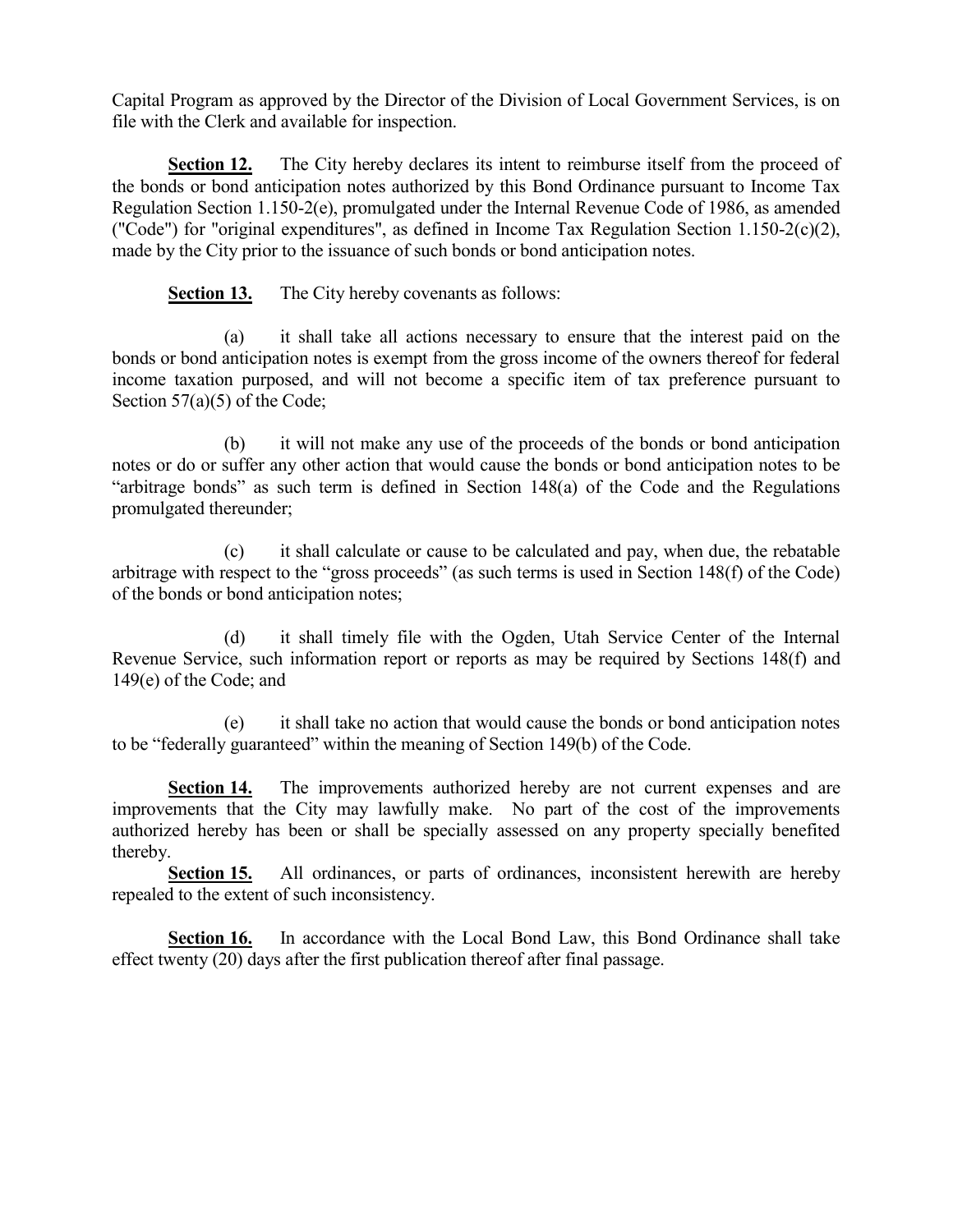**THE FOREGOING** was introduced by the City Council of the City of Woodbury at a regular meeting held on December 2, 2014. This Ordinance will be considered for adoption at final reading and public hearing to be held on December 16, 2014 at 7:30 p.m. or at such time as may be determined and announced, in City Hall, Council Chambers, 33 Delaware Street, Woodbury, New Jersey, at which time and place all persons interested will be given the opportunity to be heard concerning said Ordinance. During the time prior to and up to and including the date of such meeting, copies of said Ordinance will be made available at the City Clerk's Office without charge to the members of the general public who may request same.

> WILLIAM H. FLEMING, Jr., President of Council

\_\_\_\_\_\_\_\_\_\_\_\_\_\_\_\_\_\_\_\_\_\_\_\_\_\_\_\_\_\_\_\_

Attest:

ROY DUFFIELD, City Clerk

Approved:

WILLIAM J. VOLK, Mayor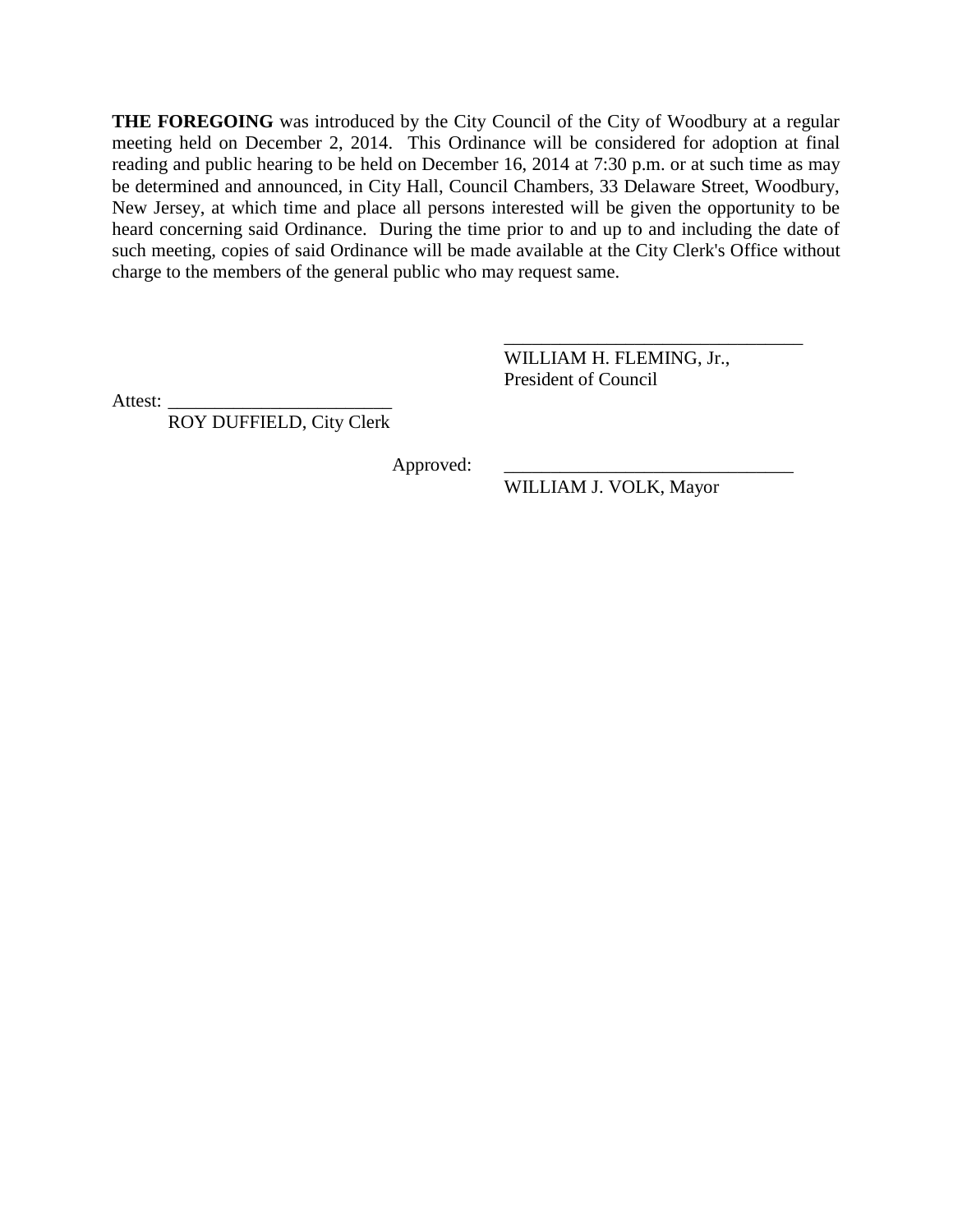### **Notice of Pending Bond Ordinance and Summary.**

The bond ordinance, the summary terms of which are included herein, was introduced and passed upon first reading at a meeting of the City Council of the City of Woodbury, in the County of Gloucester, State of New Jersey, on December 2, 2014. It will be further considered for final passage, after public hearing thereon, at a meeting of the City Council to be held at the Woodbury City Hall, 33 Delaware Street, Woodbury, New Jersey on December 16, 2014 at 7:30 o'clock PM. During the week prior to and up to and including the date of such meeting copies of the full ordinance will be available at no cost and during regular business hours, at the City Clerk's office for the members of the general public who shall request the same. The summary of the terms of such bond ordinance follows:

Title: **BOND ORDINANCE AUTHORIZING THE ACQUISITION OF WATER AND SEWER UTILITY CAPITAL EQUIPMENT IN THE CITY OF WOODBURY, COUNTY OF GLOUCESTER, NEW JERSEY; APPROPRIATING THE SUM OF \$90,000 THEREFOR; AUTHORIZING THE ISSUANCE OF GENERAL OBLIGATION BONDS OR BOND ANTICIPATION NOTES OF THE CITY OF WOODBURY, COUNTY OF GLOUCESTER, NEW JERSEY IN THE AGGREGATE PRINCIPAL AMOUNT OF UP TO \$90,000; MAKING CERTAIN DETERMINATIONS AND COVENANTS; AND AUTHORIZING CERTAIN RELATED ACTIONS IN CONNECTION WITH THE FOREGOING**

| <b>Purpose/Improvement</b>                                                                                                                                                           |             | <b>Estimated</b><br><b>Total Cost</b> | Down<br><b>Payment</b> | Amount of<br><b>Obligations</b> | Period of<br><b>Usefulness</b> |
|--------------------------------------------------------------------------------------------------------------------------------------------------------------------------------------|-------------|---------------------------------------|------------------------|---------------------------------|--------------------------------|
| Acquisition of a Sewer Jet-Vac<br>А.<br>together<br>Machine.<br>acquisition of all materials and<br>equipment and completion of all<br>work necessary therefor or related<br>thereto | with<br>the | \$90,000                              | \$0                    | \$90,000                        | 15 years                       |
| \$90,000<br>Appropriation:                                                                                                                                                           |             |                                       |                        |                                 |                                |
| <b>Bonds/Notes Authorized:</b>                                                                                                                                                       | \$90,000    |                                       |                        |                                 |                                |
| Grants (if any) Appropriated: \$0                                                                                                                                                    |             |                                       |                        |                                 |                                |
| \$18,000<br>Section 20 Costs:                                                                                                                                                        |             |                                       |                        |                                 |                                |
| Useful Life:                                                                                                                                                                         | 15 years    |                                       |                        |                                 |                                |

# ROY DUFFIELD, City Clerk

This Notice is published pursuant to *N.J.S.A.* 40A:2-17.